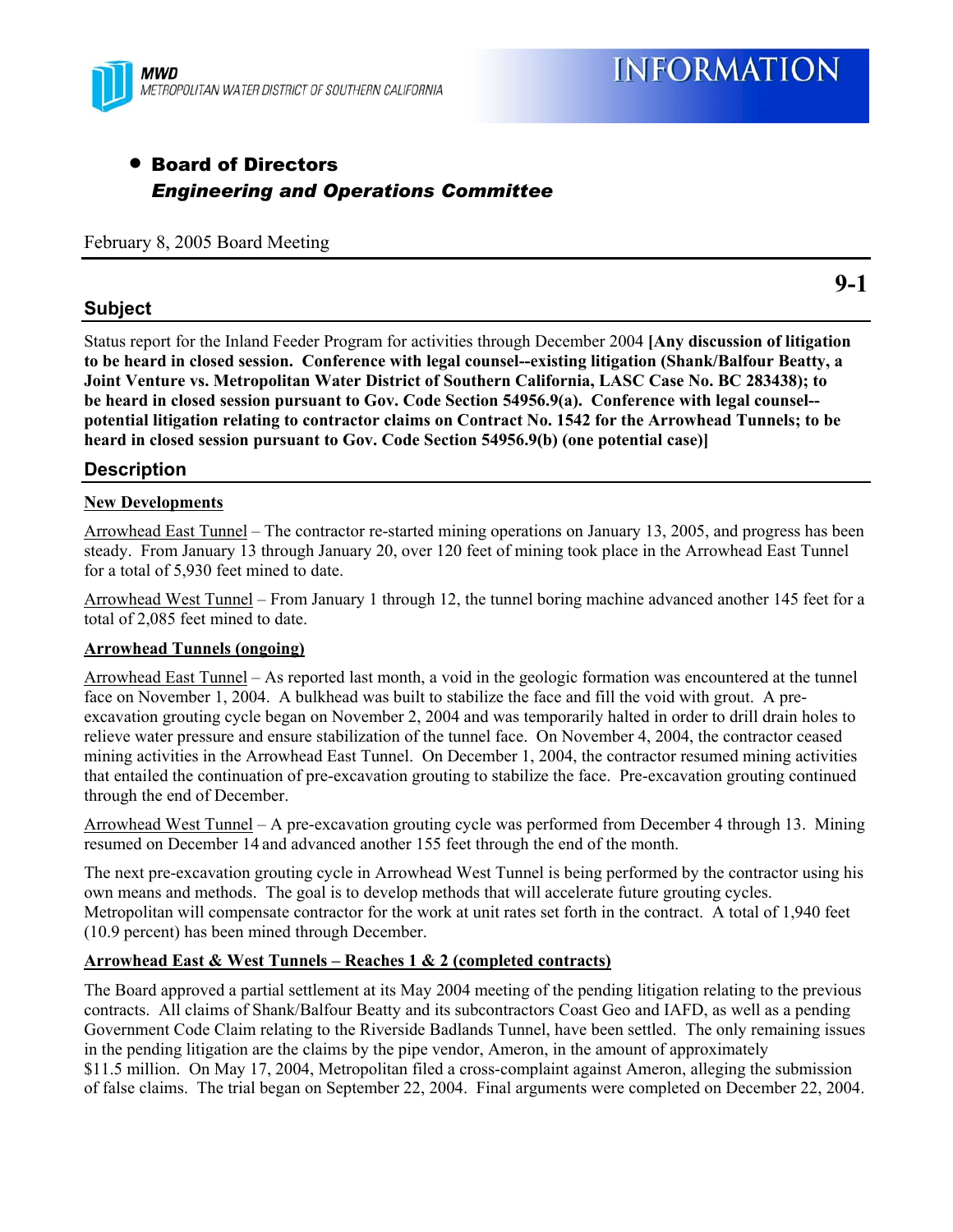Final briefing will be completed no later than January 14, 2005. The court has 60 days after completion of the trial to render a decision.

#### **Budget and Schedule**

The projected cost at completion for the Inland Feeder Program is \$957.3 million, excluding costs for pending claims on the original Arrowhead Tunnels contract and the Highland Pipeline contract. Due to the confidentiality of recently settled claims with Shank/Balfour Beatty, the original Arrowhead Tunnels contractor, the costs associated with these claims will be added to the program's projected cost upon resolution of the Ameron claim.

Total expenditures through December 2004 are \$759.7 million (see **Attachment 1** for a budget comparison and schedule summary and **Attachment 2** for the Arrowhead Tunnels financial status). The board-approved budget remains unchanged at \$1.186 billion.

The on-line date for the Inland Feeder is dependent upon the completion of the Arrowhead Tunnels. The Arrowhead Tunnels completion date has previously been estimated at late 2007. However, due to project delays, including the major flood at Christmas 2003, and the amount of pre-excavation grouting for the control of groundwater projected over the length of remaining tunnel, the completion date is currently estimated at 2008. Pre-excavation grouting will likely continue to have a significant impact on project completion as the tunnels advance. Any changes to the project completion date, and costs associated with the schedule impacts, will be brought to the Board as new information becomes available.

Upon completion of construction, environmental mitigation measures will continue along the Arrowhead Tunnels alignment for up to two years in accordance with the Environmental Impact Report.

#### **Policy**

Board request

#### **Fiscal Impact**

Refer to **Attachment 1** and **Attachment 2**.

1/21/2005 *Roy L. Wolfe Date* 

*Manager, Corporate Resources* 

1/21/2005

*Gilbert F. Ivey Interim Chief Executive Officer*  *Date* 

**Attachment 1 – Budget Comparison and Schedule Summary Attachment 2 – Arrowhead Tunnels Financial Status**  BLA #3242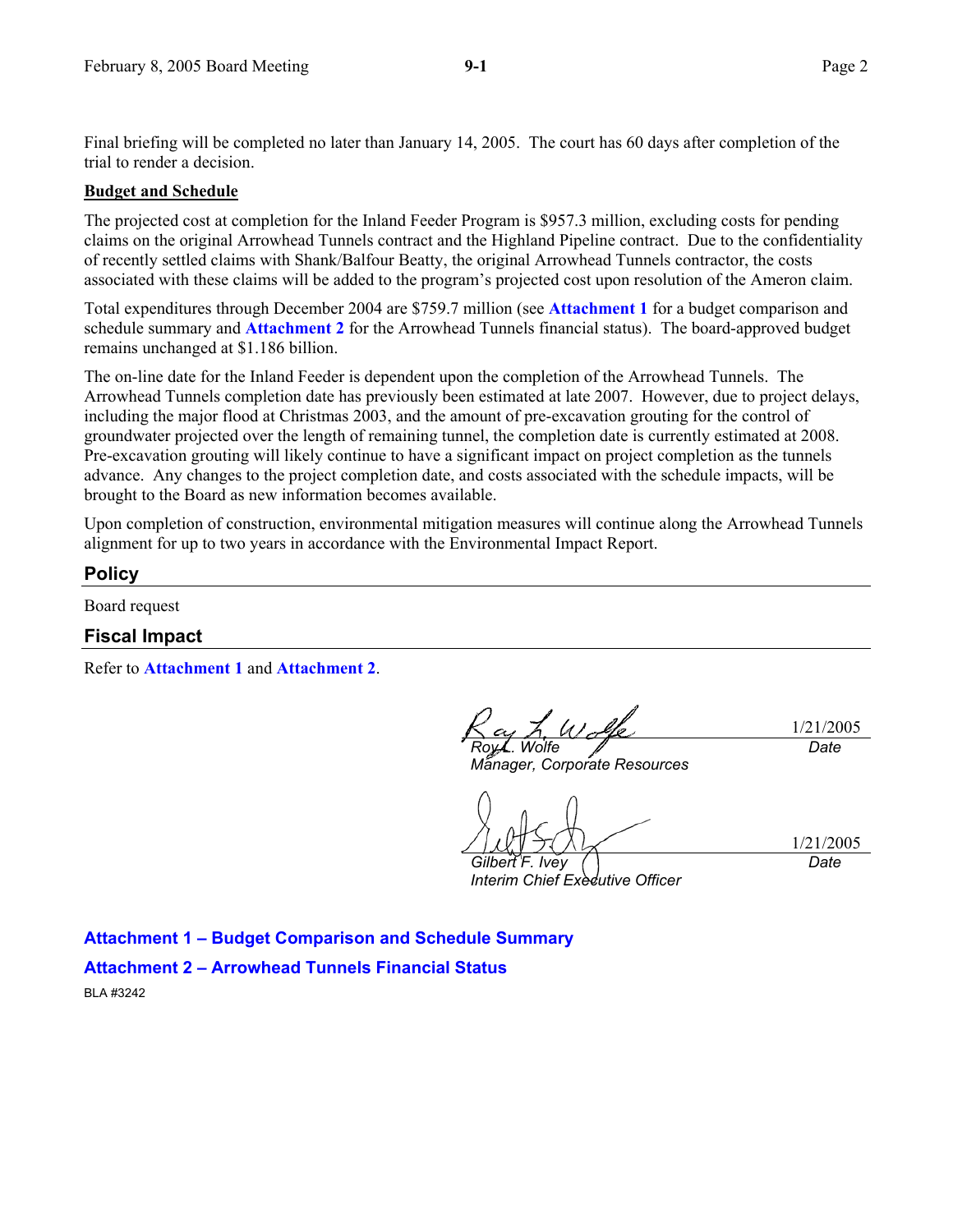**Inland Feeder Program Budget Comparison and Schedule Summary**

|                                        |          |                    | <b>PROJECTED</b> |                   | <b>ACTUALS</b> |             |                                                                                                                                                                                                                                                                                                                                      | <b>PROGRESS</b> | <b>COMPLETION DATE</b> |                                                                                                                                                      |                               |
|----------------------------------------|----------|--------------------|------------------|-------------------|----------------|-------------|--------------------------------------------------------------------------------------------------------------------------------------------------------------------------------------------------------------------------------------------------------------------------------------------------------------------------------------|-----------------|------------------------|------------------------------------------------------------------------------------------------------------------------------------------------------|-------------------------------|
|                                        |          | <b>BUDGET</b>      |                  | <b>COST</b>       |                | <b>THRU</b> | <b>PLANNED</b>                                                                                                                                                                                                                                                                                                                       | <b>ACTUAL</b>   | <b>CONTRACT</b>        | <b>FORECAST</b>                                                                                                                                      | <b>COMMENTS</b>               |
|                                        | (Dec-04) |                    | (Dec-04)         |                   | (Dec-04)       |             | % COMPLETE                                                                                                                                                                                                                                                                                                                           | % COMPLETE      | $(2)$ $(3)$            | $(Dec-04)$ (3)                                                                                                                                       |                               |
|                                        |          |                    |                  |                   |                |             |                                                                                                                                                                                                                                                                                                                                      | (1)<br>(Dec-04) |                        |                                                                                                                                                      |                               |
| <b>Active Construction</b>             |          |                    |                  |                   |                |             |                                                                                                                                                                                                                                                                                                                                      |                 |                        |                                                                                                                                                      |                               |
| <b>Arrowhead Tunnels</b>               | \$       | $303,517,000$ \$   |                  | 287,421,000 \$    |                | 101,565,000 | 66%                                                                                                                                                                                                                                                                                                                                  | 37%             | Mar-07                 | Nov-08                                                                                                                                               | Under construction            |
| <b>Highland Pipeline</b>               | \$       | 55,337,000 \$      |                  | $55,050,000$ \$   |                | 54,855,000  | 100%                                                                                                                                                                                                                                                                                                                                 | 100%            | Sep-04                 | $\frac{1}{2} \left( \frac{1}{2} \right) \left( \frac{1}{2} \right) \left( \frac{1}{2} \right) \left( \frac{1}{2} \right) \left( \frac{1}{2} \right)$ | Performing Contract Close-out |
| <b>Construction Support</b>            |          |                    |                  |                   |                |             |                                                                                                                                                                                                                                                                                                                                      |                 |                        |                                                                                                                                                      |                               |
| Right-of-Way and Land                  | \$       | $50,172,000$ \$    |                  | $50,172,000$ \$   |                | 48,702,000  | -----                                                                                                                                                                                                                                                                                                                                | 97%             | -----                  | -----                                                                                                                                                | - - - - -                     |
| Environmental Planning/Mitigation      | \$       | 18,598,000 \$      |                  | 18,598,000 \$     |                | 13,885,000  | $- - - - -$                                                                                                                                                                                                                                                                                                                          | 75%             | -----                  | - - - - -                                                                                                                                            | - - - - -                     |
| Program Management                     | \$       | $32,401,000$ \ \$  |                  | $32,401,000$ \$   |                | 27,538,000  | -----                                                                                                                                                                                                                                                                                                                                | 85%             | -----                  | .                                                                                                                                                    | - - - - -                     |
| <b>Completed Projects</b>              |          |                    |                  |                   |                |             |                                                                                                                                                                                                                                                                                                                                      |                 |                        |                                                                                                                                                      |                               |
| Arrowhead West Tunnel Constr. (4)      | \$       | 44,563,000 \$      |                  | 44,495,000 \$     |                | 44,492,000  | -----                                                                                                                                                                                                                                                                                                                                | 100%            | -----                  | .                                                                                                                                                    | - - - - -                     |
| Arrowhead East Tunnel Constr. (4)      | \$       | 121,753,000 \$     |                  | 121,753,000 \$    |                | 121,420,000 | -----                                                                                                                                                                                                                                                                                                                                | 100%            | -----                  |                                                                                                                                                      | -----                         |
| Arrowhead Tunnels Design               | \$       | 29,380,000 \$      |                  | 29,381,000   \$   |                | 29,381,000  | $- - - - -$                                                                                                                                                                                                                                                                                                                          | 100%            | -----                  | -----                                                                                                                                                | -----                         |
| Mentone Pipeline                       | \$       | $32,112,000$ \ \$  |                  | $32,112,000$ \ \$ |                | 32,018,000  | $- - - - -$                                                                                                                                                                                                                                                                                                                          | 100%            | -----                  | -----                                                                                                                                                | -----                         |
| Highland/Mentone Pipeline Design       | \$       | $16,122,000$ \$    |                  | 16,121,000 \$     |                | 16,121,000  | $\frac{1}{2} \left( \frac{1}{2} \right) \left( \frac{1}{2} \right) \left( \frac{1}{2} \right) \left( \frac{1}{2} \right) \left( \frac{1}{2} \right)$                                                                                                                                                                                 | 100%            | -----                  | -----                                                                                                                                                | $- - - - -$                   |
| Riverside Badlands Tunnel (5)          | \$       | 144,931,000 \$     |                  | 144,931,000 \$    |                | 144,968,000 | -----                                                                                                                                                                                                                                                                                                                                | 100%            | -----                  | .                                                                                                                                                    | - - - - -                     |
| Riverside North Pipeline               | \$       | 55,713,000 \$      |                  | $55,713,000$ \$   |                | 55,713,000  | $\frac{1}{2}$                                                                                                                                                                                                                                                                                                                        | 100%            | -----                  | -----                                                                                                                                                | - - - - -                     |
| Riverside South Pipeline               | \$       | 42,418,000 \$      |                  | 42,418,000        | $\sqrt{3}$     | 42,418,000  | $\frac{1}{2} \frac{1}{2} \frac{1}{2} \frac{1}{2} \frac{1}{2} \frac{1}{2} \frac{1}{2} \frac{1}{2} \frac{1}{2}$                                                                                                                                                                                                                        | 100%            | -----                  | - - - - -                                                                                                                                            | -----                         |
| Inland Feeder Study / Initial Planning | \$       | $8,024,000$ \$     |                  | $8,024,000$ \ \$  |                | 8,024,000   | $- - - - -$                                                                                                                                                                                                                                                                                                                          | 100%            | -----                  | -----                                                                                                                                                | -----                         |
| Owner Controlled Insurance Program     | \$       | 18,700,000 \$      |                  | 18,700,000 \$     |                | 18,557,000  | $\frac{1}{2} \left( \begin{array}{ccc} 1 & 0 & 0 & 0 \\ 0 & 0 & 0 & 0 \\ 0 & 0 & 0 & 0 \\ 0 & 0 & 0 & 0 \\ 0 & 0 & 0 & 0 \\ 0 & 0 & 0 & 0 \\ 0 & 0 & 0 & 0 \\ 0 & 0 & 0 & 0 \\ 0 & 0 & 0 & 0 \\ 0 & 0 & 0 & 0 \\ 0 & 0 & 0 & 0 & 0 \\ 0 & 0 & 0 & 0 & 0 \\ 0 & 0 & 0 & 0 & 0 \\ 0 & 0 & 0 & 0 & 0 \\ 0 & 0 & 0 & 0 & 0 \\ 0 & 0 & 0$ | 99%             | -----                  | $- - - - - -$                                                                                                                                        | -----                         |
| <b>Expended To Date</b>                |          |                    |                  |                   | - \$           | 759,656,000 |                                                                                                                                                                                                                                                                                                                                      |                 |                        |                                                                                                                                                      |                               |
| Total Cost To Complete   \$            |          | $973,741,000$   \$ |                  | 957,290,000       |                |             |                                                                                                                                                                                                                                                                                                                                      |                 |                        |                                                                                                                                                      |                               |
| Remaining Budget   \$                  |          | $212,719,000$ \$   |                  | 229,170,000       |                |             |                                                                                                                                                                                                                                                                                                                                      |                 |                        |                                                                                                                                                      |                               |
| Total Approved Budget   \$             |          | $1,186,460,000$ \$ |                  | 1,186,460,000     |                |             |                                                                                                                                                                                                                                                                                                                                      |                 |                        |                                                                                                                                                      |                               |

(1) Based on work completed for construction reaches and \$ expended for construction support.

(2) Based on original contract duration and approved extensions.

(3) Completion date for Arrowhead Tunnels does not include time for grouting.

(4) Budget does not include Contractor Claims of \$5.3M and \$15.8M for the Arrowhead East Tunnel and Arrowhead West Tunnel, respectively.

(5) Actuals exceed budget due to an inappropriate charge. Cost transfer is pending.

NOTE: Overall completion = 37 of 44 miles (84%)